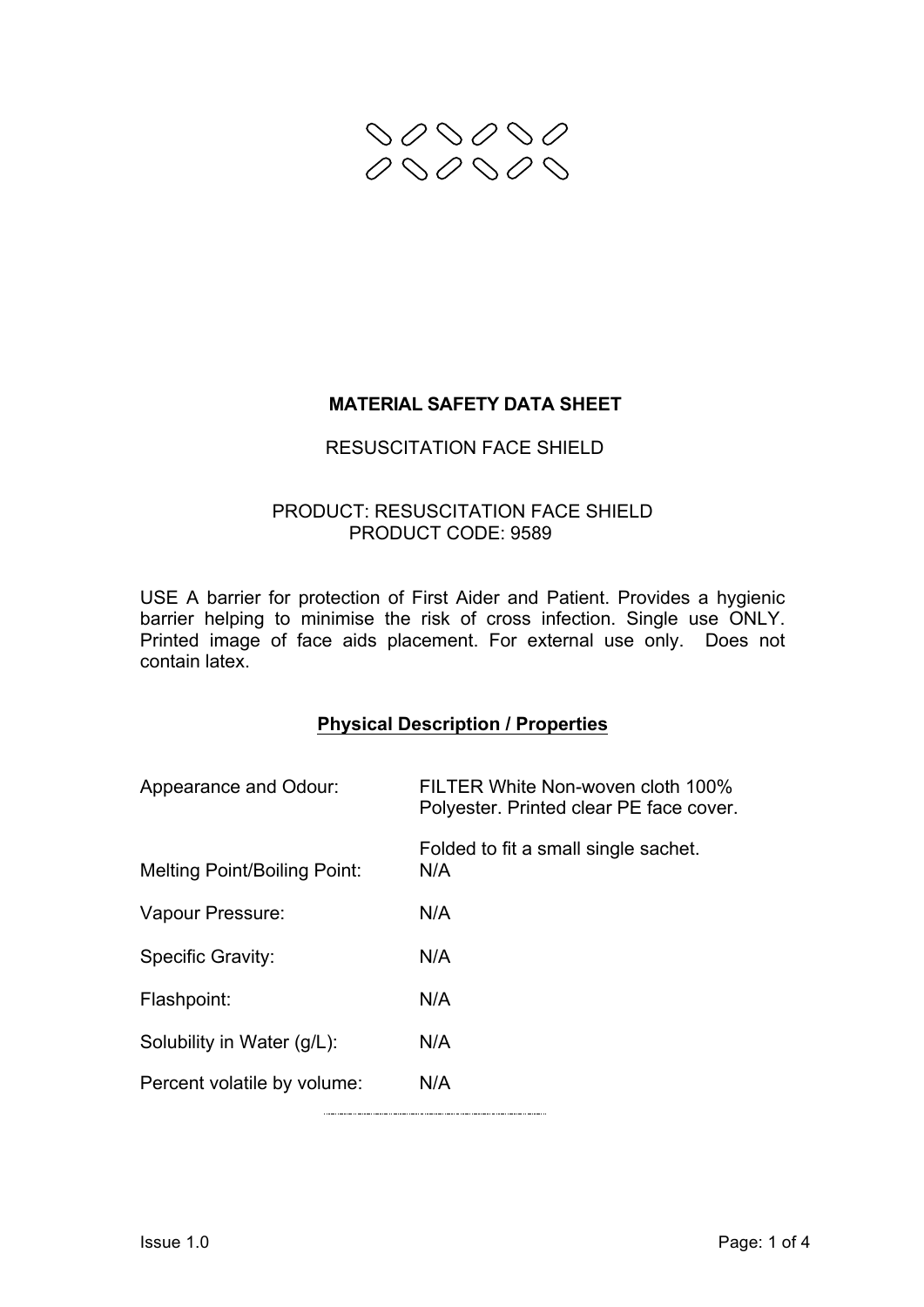# **Physical Description / Properties**

| Appearance and Odour:               | 100%<br>FILTER White Non-woven cloth<br>Polyester. Printed clear PE face cover<br>Folded to fit a small single sachet. |
|-------------------------------------|------------------------------------------------------------------------------------------------------------------------|
| <b>Melting Point/Boiling Point:</b> | N/A                                                                                                                    |
| Vapour Pressure:                    | N/A                                                                                                                    |
| Specific Gravity:                   | N/A                                                                                                                    |
| Flashpoint:                         | N/A                                                                                                                    |
| Solubility in Water (g/L):          | N/A                                                                                                                    |
| Percent volatile by volume:         | N/A                                                                                                                    |

# **COMPONENTS**

PE Film Non-woven cloth 100% Polyester Heat sealed foil sachet.

# **Health Hazard Information**

| <b>Health Effect</b><br>Acute<br>Swallowed: | Not a likely route of exposure. If swallowing did<br>occur, it may cause gastrointestinal irritation,<br>nausea and dizziness.                     |
|---------------------------------------------|----------------------------------------------------------------------------------------------------------------------------------------------------|
| Eye:                                        | Not a likely route of exposure.                                                                                                                    |
| Skin:                                       | Prolonged skin contact or repeated exposures not<br>likely to cause significant skin irritation, unless<br>there was a pre-existing skin disorder. |
| Inhaled:                                    | Not a likely route of exposure.                                                                                                                    |
| Chronic:                                    | Not likely.                                                                                                                                        |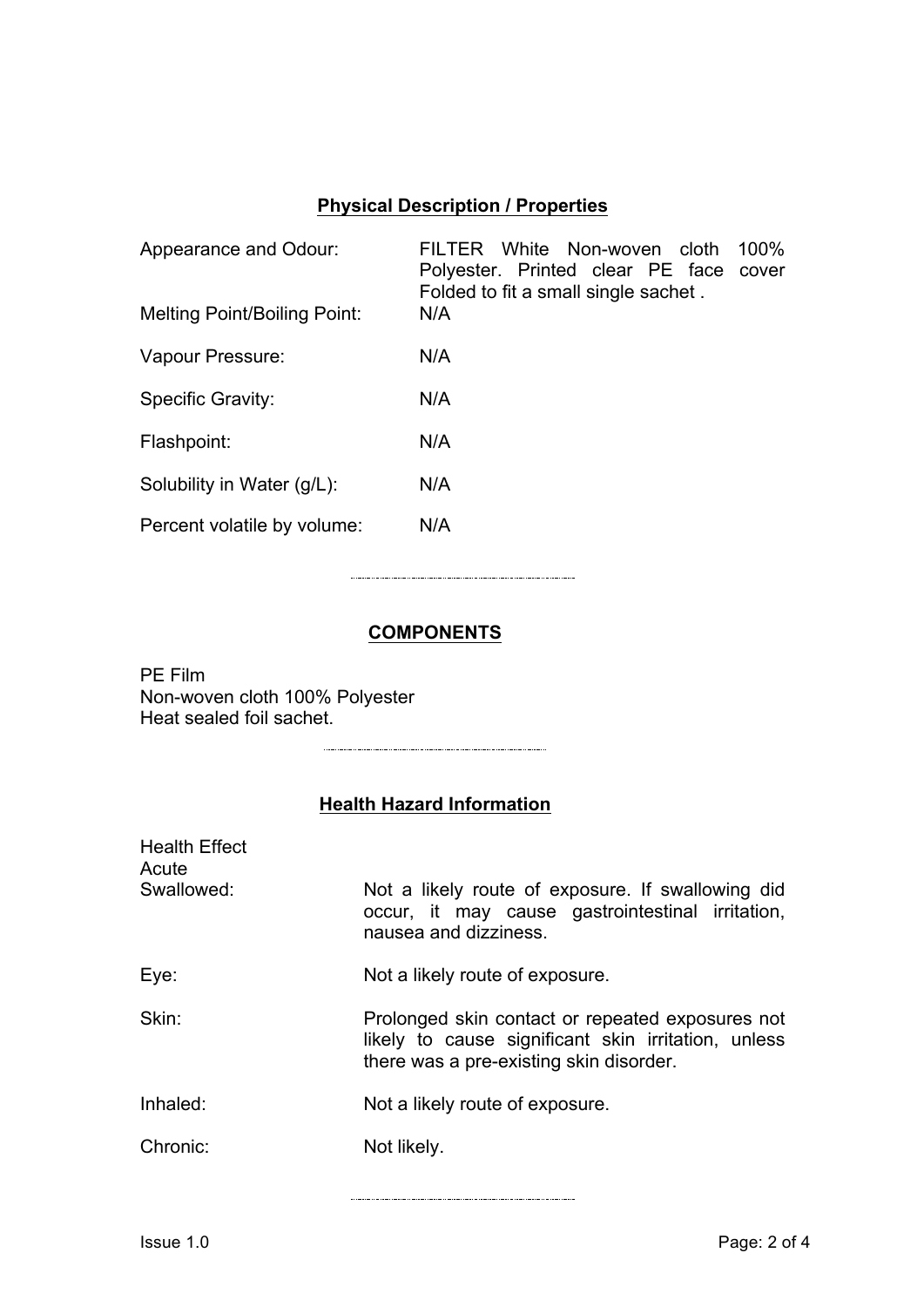#### **First Aid**

| Swallowed:                   | In the unlikely event that a piece was swallowed.<br>DO NOT induce vomiting. Give water. Get medical<br>attention |
|------------------------------|-------------------------------------------------------------------------------------------------------------------|
| Eye:                         | Not likely                                                                                                        |
| Skin:                        | Unlikely. Wash thoroughly with soap and water                                                                     |
| Inhaled:                     | Not likely                                                                                                        |
| <b>First-Aid facilities:</b> | Eye wash plus normal washroom facilities nearby.                                                                  |
| Advice to Doctor:            | Treat symptomatically.                                                                                            |

#### **PRECAUTIONS FOR USE**

| Wearing:             | Prolonged use should not pose a problem.      |
|----------------------|-----------------------------------------------|
| Incorrect size used: | N/A                                           |
| Flammability:        | The product is non-flammable but combustible. |
|                      | Packaging is a combustible solid.             |

#### **Safe Handling Information**

| Storage and Transport: | Store in a cool (25 C) dry place. |
|------------------------|-----------------------------------|
|------------------------|-----------------------------------|

Spills and Disposal; Dispose of in accordance with local waste regulations. May be incinerated in an approved facility.

Used: soiled product may be required to be disposed of in accordance with the local authority's infectious waste requirements Fire or Explosion hazard: No fire or explosion hazard.

> Packaging material: combustible solid. Extinguishing Media: According to the surrounding area. Any standard fire extinguisher may be used.